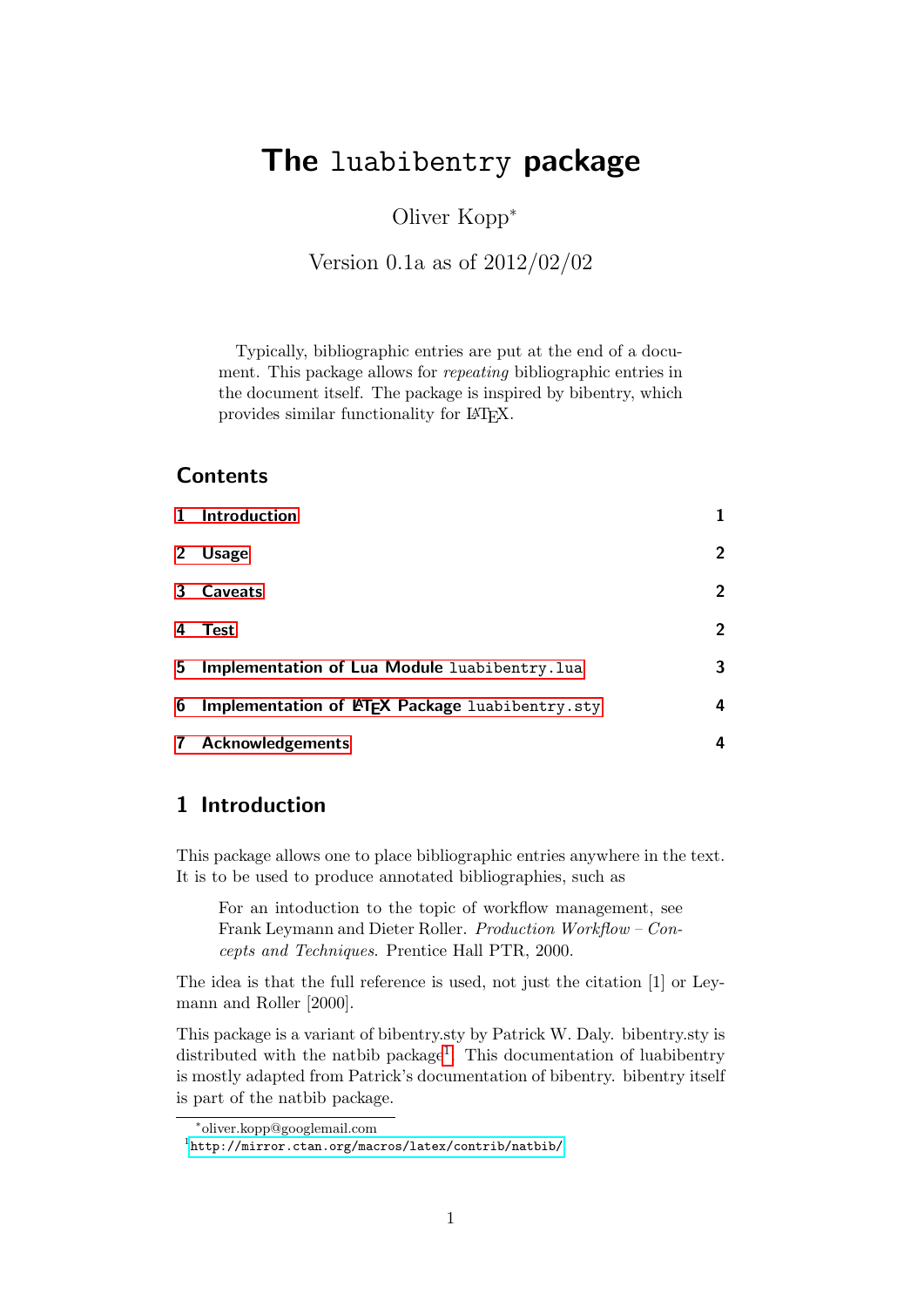The main reason for the reimplementation is the incompatibility of hyperref's backref with bibenetry.sty. The \saved @bibitem solution did not work here.

The differences to bibentry.sty is: The commands \nobibliography and \nobibliography\* are unsupported. luabibentry always uses the bibliography of the document.

# <span id="page-1-0"></span>2 Usage

\setupbibentry{<bibliography>} before the usage of \bibentry.  $\setminus$  setupbibentry $\setminus \setminus$  has the same be used if the bibliography has the same name as the .tex file.

\bibentry{<entry>} where you want to have placed an entry. In case an entry is not found, "?" is output.

### <span id="page-1-1"></span>3 Caveats

The caveats of the entry format are similar to the bibentry package. The only difference is that luabibentry expects the key as last token in the bibitem entry. Thus, the following text is a verbatim copy of bibentry's documentation with the reference to the allowed space after the key being removed.

The entries in the .bbl must be of the form

```
\bibitem[\langle label \rangle]{\langle key \rangle}
Text of the reference entry.
\bibitem. . .
```
That is, there must be a new line after the  $\{\langle key \rangle\}$  and a blank line before the next \bibitem. The final period in the text will be removed, if present, allowing one to place the \bibentry commands in mid-sentence. Of course, there may be other periods within the text that might look funny.

## <span id="page-1-2"></span>4 Test

A simple test whether luabibentry runs is provided here:

```
1 \documentclass{article}
2 \usepackage{luabibentry}
3 \setupbibentry{\jobname}
4
5 \usepackage[backref=page]{hyperref}
6
7 \begin{document}
8
9 The entry for \cite{LR2000} is: \bibentry{LR2000}.
10
```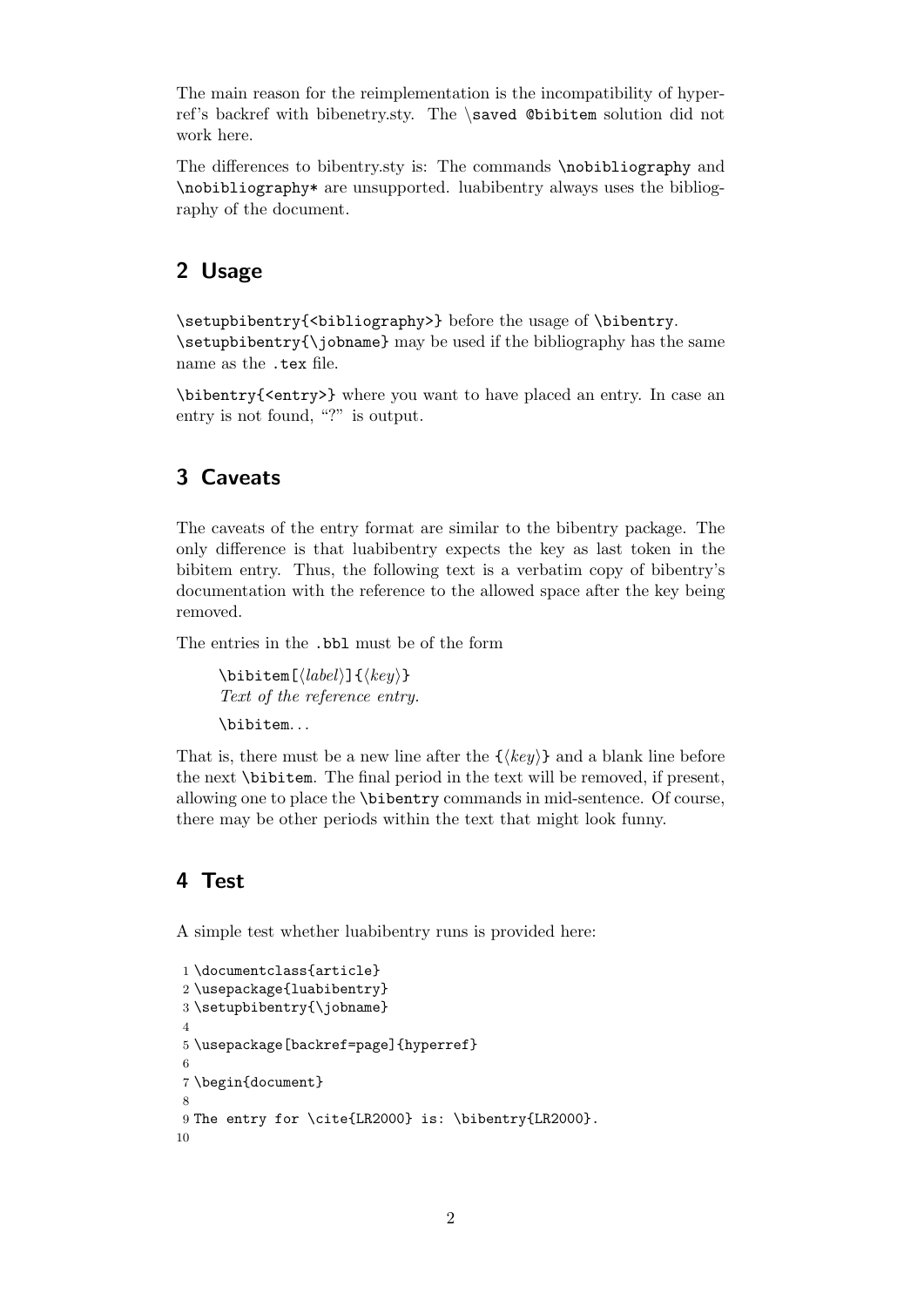```
11 \bibliographystyle{plain}
12 \bibliography{test-luabibentry}
13
14 \end{document}
15 @BOOK{LR2000,
16 title = {{P}roduction {W}orkflow -- {C}oncepts and {T}echniques},
17 publisher = {Prentice Hall PTR},
18 year = {2000},
19 author = {Frank Leymann and Dieter Roller},
20 isbn = {0130217530}
21 }
```
### <span id="page-2-0"></span>5 Implementation of Lua Module luabibentry.lua

```
22 module("luabibentry", package.seeall)
23 require("lualibs-file")
24
25 -- stores all entries
26 local entries = \{ \}27
28 -- builds the data by reading the given filename
29 function builddata(filename)
30 -- Parameters seem to be passed as arrays.
31 -- We access the first element of the parameter to get the filename
32 local file = io.open(filename[1], "r")
33 if file==nil then
34 texio.write_nl("luabibentry: could not open file " .. filename[1])
35 return
36 end
37 local line = file:read("*line")
38 while (line~=nil) do
39 -- \bibitem is our marker for new entries
40 local i = string.find(line, "\\bibitem")
41 if i~=nil then
42 -- we expect the key in brackets in the same line
43 i = string.find(line, "{''}44 local lasti = 0
45 -- we jump to the last bracket
46 while i^* = nil do
47 lasti = i
48 i = string.find(line, "{'', i+1})49 end
50 local key = string.sub(line, lasti+1)
51 -- we use the text from the last opening bracket ("{") until
52 -- the end of the line minus one
53 -- we expect nothing more to follow in this line
54 key = string.sub(key, 1, string.len(key)-1)
55 -- the next lines are the entry
56 -- we expect an entry to be finished with a blank line
57 -- (or the end of the file)
58 line = file:read("*line")
59 local entry = ""
60 while (line~=nil) and (line~="") do
61 entry = entry .. line
62 line = file:read("*line")
```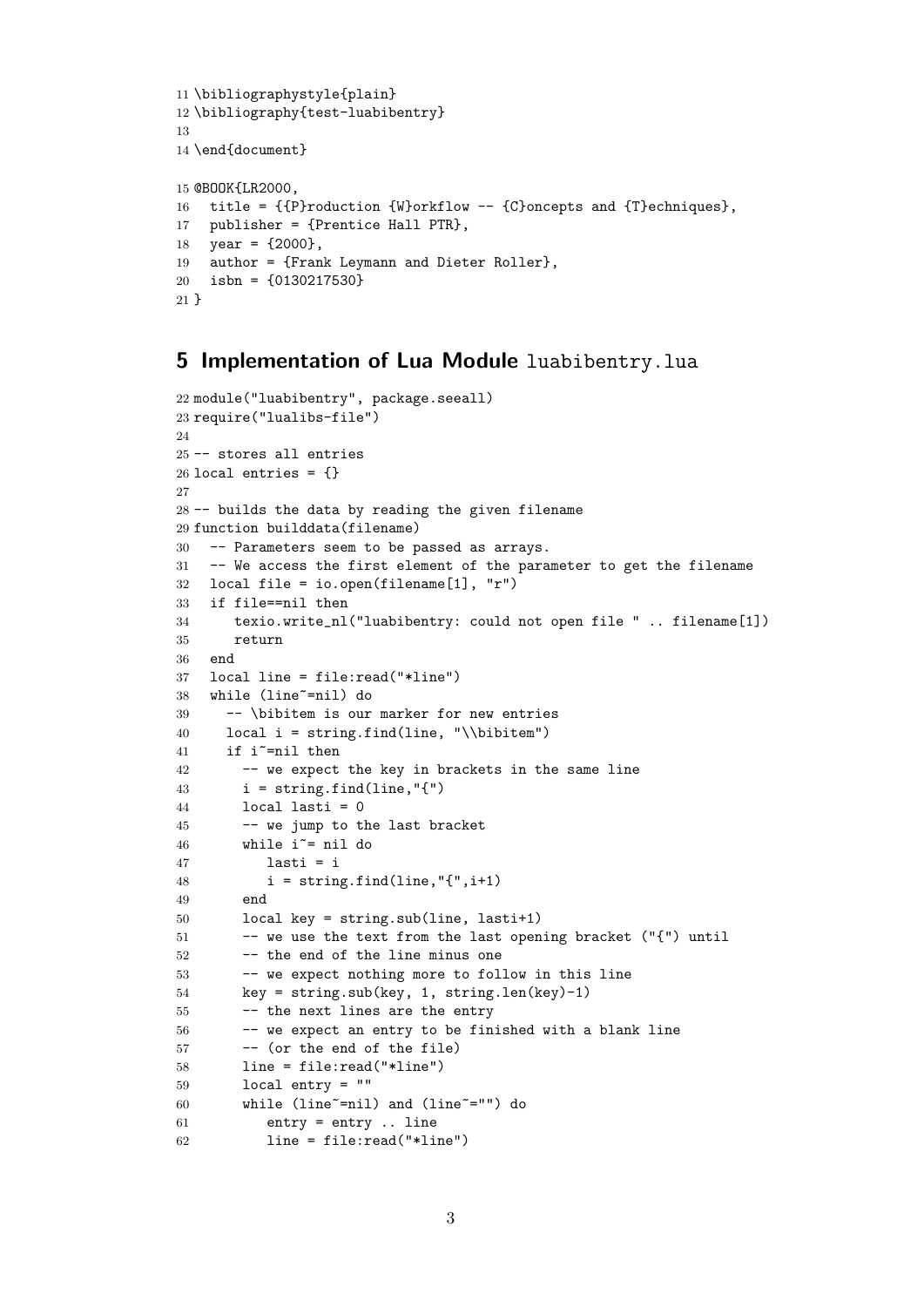```
63 end
64 -- remove the final dot (if present)
65 local entryLen = string.len(entry)
66 local lastChar = string.sub(entry, entryLen, entryLen)
67 if lastChar == "." then
68 entry = string.sub(entry, 1, entryLen-1)
69 end
70 entries[key]=entry
71 end
72 line = file:read("*line")
73 end
74 file:close()
75 end
76
77 -- looks up the given key in the entries
78 -- in case an entry is not found, a bold question mark is printed
79 function bibentry(key)
80 local res = entries[key[1]]
81 if res==nil then
82 res = "\\textbf{?}"
83 end
84 tex.print(res)
85 end
86
```
### <span id="page-3-0"></span>6 Implementation of  $\mathsf{ETr} X$  Package luabibentry.sty

LuaLATEX must be used to use the package.

```
87 \RequirePackage{ifluatex}
88 \ifluatex\else
89 \PackageError{luabibentry}{lualatex needed}{%
90 Package 'luabibentry' needs LuaTeX.\MessageBreak
91 So you should use 'lualatex' to process you document!\MessageBreak
92 See documentation of 'luabibentry' for further information.}%
93 \expandafter\expandafter\expandafter\csname endinput\endcsname
94 \fi
```
Load the lua module:

\directlua{require("luabibentry.lua")}

Interface to the lua module:

```
96 \newcommand{\setupbibentry}[1]{\directlua{luabibentry.builddata{"#1.bbl"}}}
97 \newcommand{\bibentry}[1]{\nocite{#1}\directlua{luabibentry.bibentry{"#1"}}}
```
### <span id="page-3-1"></span>7 Acknowledgements

This package is a variant of bibentry.sty by Patrick W. Daly. bibentry.sty is distributed with the natbib package. This documentation of luabibentry is mostly adapted from Patrick's documentation of bibentry.